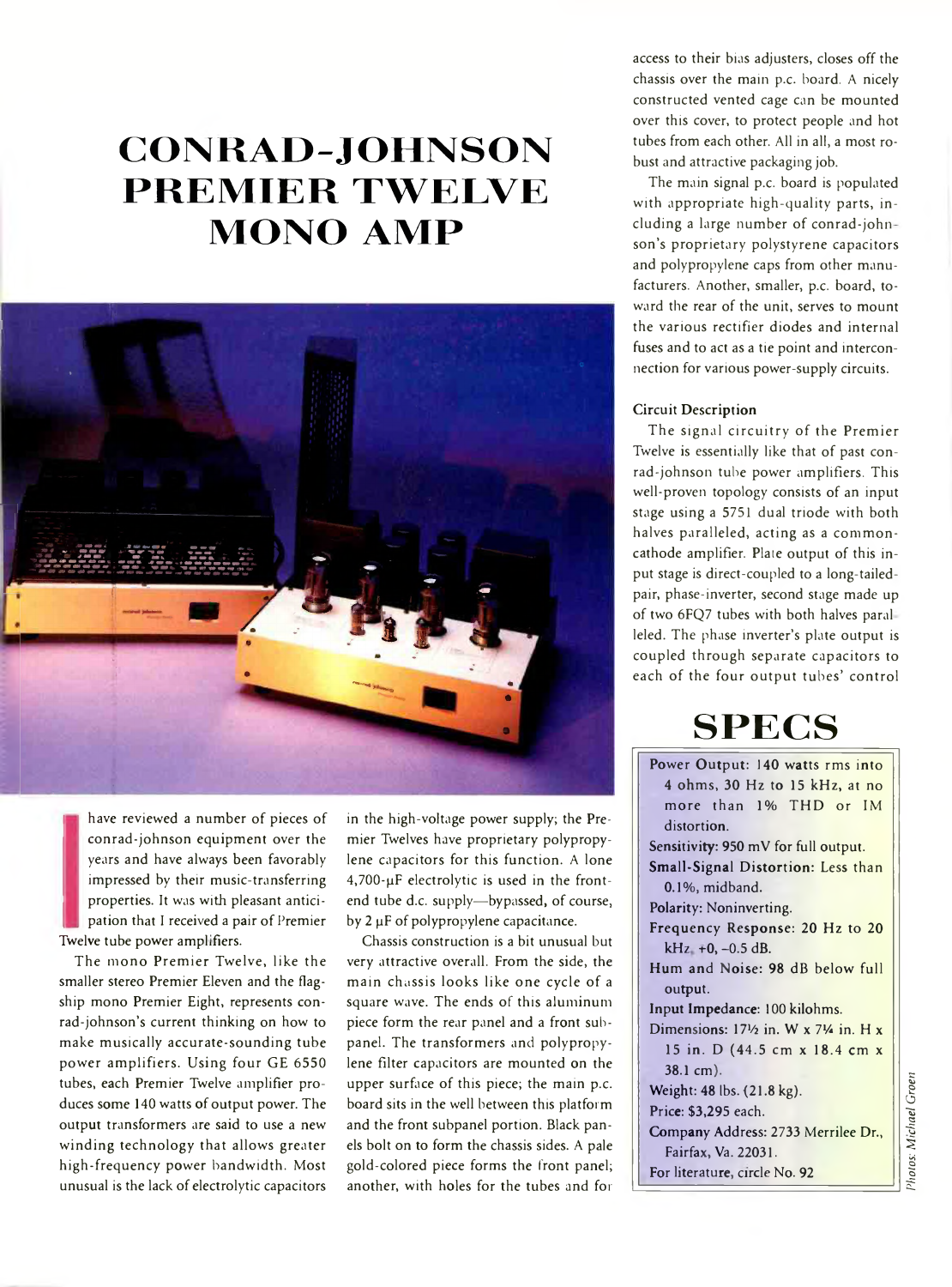

Fig. 1-Frequency response.



Fig. 2-Square-wave response (from top) at 10 kHz, 8 ohms (20 µS/div.); 10 kHz, 8 ohms & 2 µF (20 µS/div.), and 40 Hz, 8 ohms (5 mS/div.).



and SMPTE-IM distortion for 4-ohm load.

grids. The a.c. balance is accomplished by a rheostat in series with a fixed resistor (to limit the minimum resistance), paralleling one of the plate resistors in the phase inverter. The output stage is a push-pull parallel arrangement with an "ultra-linear"

connection to the output transformer's primary winding. An overall negative feedback loop is taken from the secondary of the output transformer to the first stage's cathode.

Separate voltage regulators for the first stage, phase inverter, and the bias supply for the output tubes are on the main p.c. board, next to the circuits they regulate. Each of these regulators uses the favorite conrad-johnson topology of a transistor current source feeding zener-diode voltage regulators that, in turn, feed Darlington-connected pass transistors. All bypass and filtering capacitors in these regulators are polystyrene or polypropylene.

For each output tube, there is an open-loop-connected op-amp that compares the tube's cathode current, sampled through a 20-ohm resistor, to a reference voltage. An LED, connected between the opamp's output and ground, stays lit until the voltage drop across the cathode resistor equals the reference voltage, which signifies that the cathode current is now correct. Individual control-grid bias pots are adjusted until the indicator LED is just extinguished. Simpleand effective.

The main high-voltage supply consists of a full-wave bridge rectifier made up of discrete diodes, feeding a capacitor-input filter using one of the four 47-µF main filter polypropylene capacitors bypassed by a 0.15-µF polystyrene. A filter choke follows and is terminated in two more of the 47-µF units in parallel, bypassed by a 0.15-uF polystyrene capacitor. This point is the high-voltage supply for the output stage and feeds the center tap of the output transformer and the input to the front-

end voltage regulators. The filter choke is paralleled by a 4-µF polypropylene and a 0.15-µF polystyrene capacitor in parallel; possibly, this is done to resonate the choke in order to reduce the final ripple to lower values.



#### Measurements

When first powering up one of the Premier Twelves on the bench, a.c. line draw was about 600 mA before plate current started to come up. With the output stage's plate current up and stabilized, the a.c. line draw became a healthy 2 amperes.

The two amplifiers I tested had 28.9 and 28.8 dB of gain. Their sensitivity figures were 101 and 102 mV. These measurements are referenced to 8 ohms, as is my usual practice; however, as we shall see, the

# **THE BIAS-SETTING SYSTEM, ADJUSTING** A POT UNTIL AN LED **JUST GOES OUT, IS SIMPLE BUT EFFECTIVE.**

Premier Twelve is optimized for 2- to 4ohm loads. Subsequent measurements, unless otherwise noted, will be presented for the amplifier that had the slightly greater distortion.

Frequency response at an output of 2.83 V, corresponding to 1 watt into 8 ohms, is shown in Fig. 1 for open-circuit, 8-, 4-, and 2-ohm loading. As can be seen, the Premier Twelve is a bit underdamped for loads greater than 2 ohms. Many cone speaker systems' high-frequency impedance characteristics approximate those of an open circuit, due to the inductance of the tweeter's voice-coil, and thus will have an ultrasonic peak of some 3 dB when used with this amp. This is a bit much for my own instincts as a circuit designer, but I presume that conrad-johnson compensated the amplifiers this way for sonic reasons.

Square-wave performance of the Premier Twelve is depicted in Fig. 2. Careful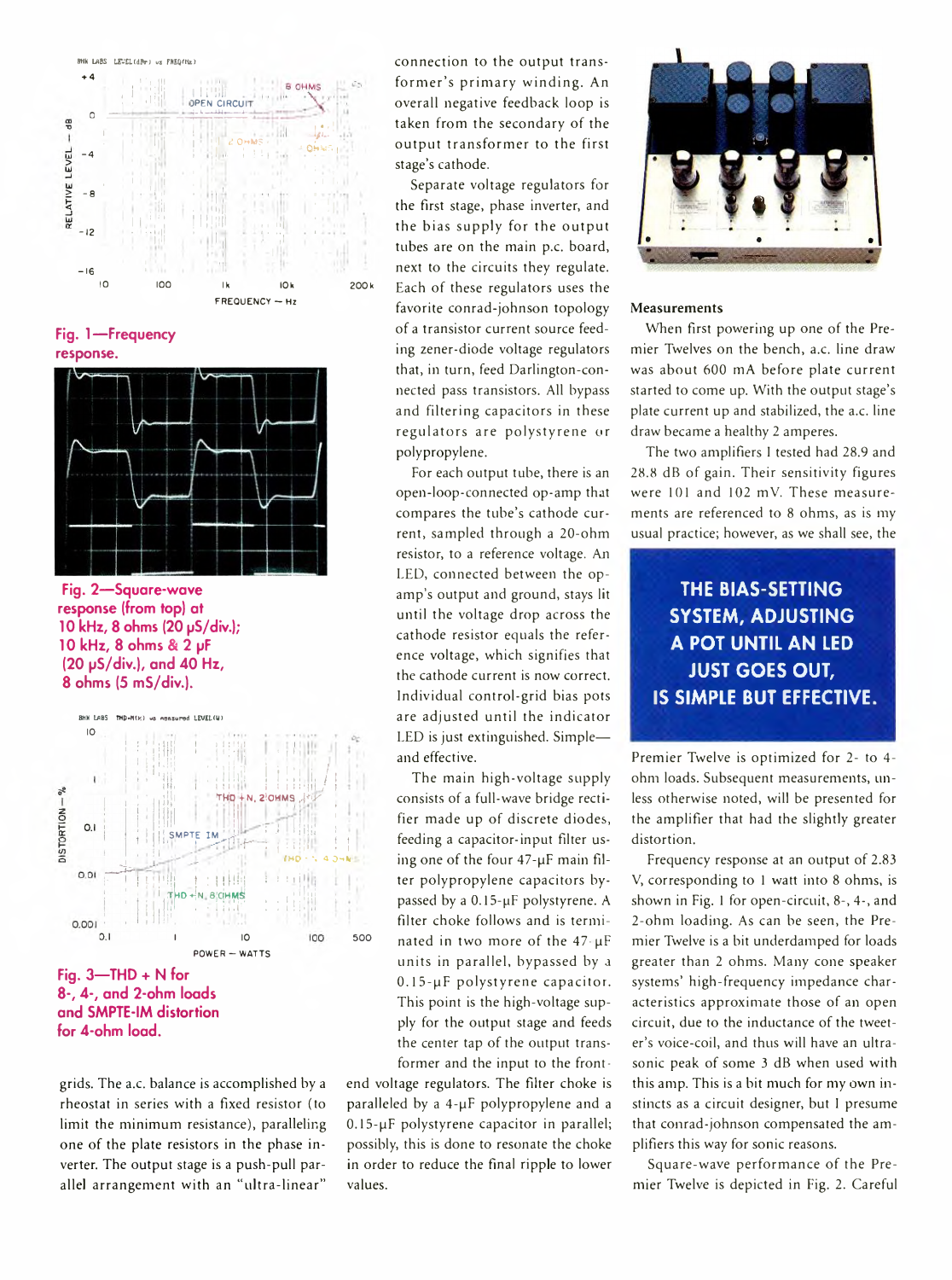

**Fig. 4— THD + N vs. frequency, 4-ohm loading.**



**Fig. 5— Spectrum of harmonic distortion for 1 -kHz signal at 10 watts into 4 ohms.**



**Fig. 6— Damping factor vs. frequency, 8 ohms.**

Table I-Output noise levels. The IHF S/N was 94.5 dB for one of the amps and 93.0 dB for the other. Output Noise,  $\mu V$ 

| <b>Bandwidth</b>    | AMP A | <b>AMPB</b> |
|---------------------|-------|-------------|
| Wideband            | 163   | 169         |
| $22$ Hz to $22$ kHz | 141   | 148         |
| 400 Hz to 22 kHz    | 58    | 69          |
| A-Weighted          | 53    | 63          |
|                     |       |             |

examination of the top and middle traces reveals slightly different behavior for each half cycle. This may be due to different leakage inductance and shunt capacitance in the coupling from each half of the output transformer primary to the secondary. At lower levels (not shown), where both output tubes are always conducting, this phenomenon disappears. At the level shown in Fig. 2,  $\pm$ 5 V, rise- and fall-times were about  $3.2 \mu S$  for 8ohm loads and about 3.6 µS for 4ohm loads.

Total harmonic distortion as a function of power is presented in Fig. 3 for loads of 8, 4, and 2 ohms, together with SMPTE-1M distortion for 4-ohm loading. It is apparent that this amplifier is optimized for loads of 2 to 4 ohms. Figure 4 shows THD + N as a function of frequency for 4-ohm loading at several power levels. Figure 5 is a spectrum of the harmonic-distortion residue at an output of 10 watts into 4 ohms. Dominant distortion components are second- and third-order, with higher order components rapidly disappearing into the noise level. Distortion characteristics for the Premier Twelve are typical of the better tube amplifiers that 1 have measured.

Output noise for the Premier Twelve samples that I tested is listed in Table 1. These noise values are extremely good, among the lowest 1 have obtained for power amplifiers.

Figure 6 shows damping factor as a function of frequency for both units, referenced to 8 ohms—as has been my practice. With the 4 ohm loads these amps are optimized for, damping factor would be half of that shown.

Dynamic power was measured for 8-, 4-, and 2-ohm loading, using the IHF tone-burst method. With 8-ohm loading, the amplitude attainable during the 20-mS burst didn't decrease noticeably with time, since there was little power-supply droop caused by filter-capacitor discharge at this impedance. Equivalent sine-wave power was 100 watts. With 4-ohm loading, the attainable power at the beginning of the burst was 171 watts, decreasing to 149 watts at the end of the burst. At 171 watts, 4-ohm dynamic headroom was 0.9 dB. Finally, with 2-ohm loading, the beginning and end power levels of the burst were 182 and 150 watts, yielding a dynamic headroom of 1.14 dB (using the 4-ohm power rating of 140 watts and the power at the beginning of the tone burst). Steady-state clipping power was 100 watts at 8 ohms, with a 2.7-ampere line-current draw; the results for 4 ohms were 148 watts at 3.5 amperes and for 2 ohms were 143 watts at 4.3 amperes.

### **Use and Listening Tests**

The phono source equipment in my system during the review period included an Oracle turntable fitted with a Well Tempered Arm and Spectral Audio MCR-1 Select moving-coil pickup used with a Vendetta Research SCP-2C phono preamp.

> **OUTPUT NOISE IS EXTREMELY GOOD, AMONG THE LOWEST I HAVE SEEN IN POWER AMPS.**

Digital sources were Krell MD-10 and PS Audio Lambda CD transports feeding a Sonic Frontiers SFD-2, a Stax DAC-Talent BD, and other (experimental) D/A converters. Other signal sources included Nakamichi's ST-7 FM tuner and 250 cassette recorder and a Technics open-reel recorder. Preamplifiers included a unit from Quicksilver Audio, a Forssell tube line driver, and a First Sound Reference II. Power amplifiers used for comparison were a Crown Macro Reference, a pair of Quicksilver M-135s, and an Arnoux MB300-A digital switching design. Loudspeakers used were B & W 801 Matrix Series 3s, augmented by an experimental subwoofer that has two JBL 1400Nd drivers.

Boy, the Premier Twelves sure aren't your smooth, syrupy, and forgiving tube